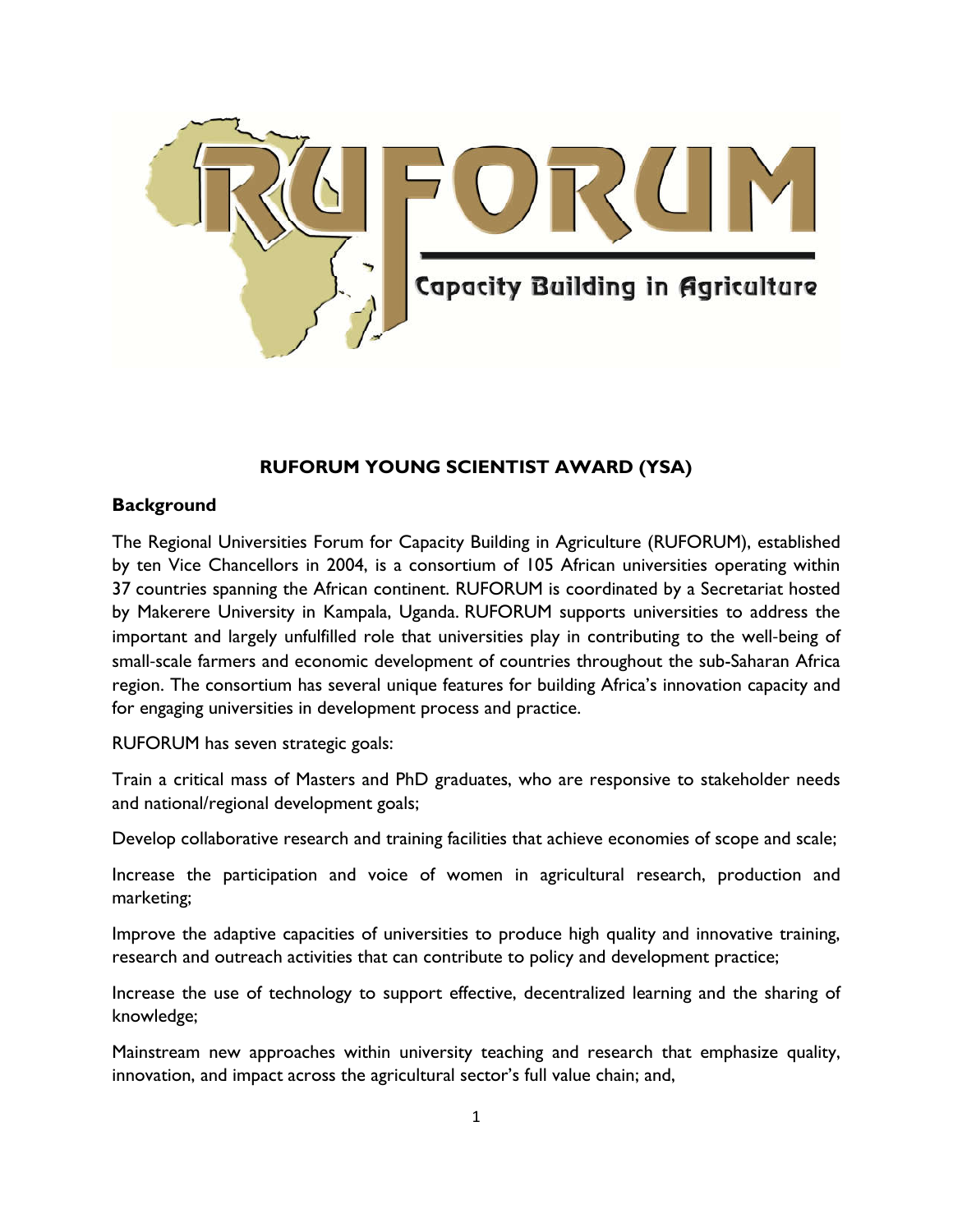Create a dynamic regional platform for policy advocacy, coordination, and resource mobilization for improved training, research and outreach by universities.

Since its establishment about 15 years ago, RUFORUM has been building and consolidating partnerships among African Universities, Higher Education Networks in Africa, Consultative Group for International Agricultural Research (CGIAR), African Policy Advocacy Networks, Private Sector, Technical and Vocational Education and Training (TVET Institutions), International Universities and Think Tanks in order to transform the continent.

For the first time, the Annual General Assembly/Meeting (AGM), which is the supreme organ of RUFORUM, will be held in West Africa. The AGM is scheduled for the University of Cape Coast (UCC), Ghana in December 2019 on the theme "*Delivering on Africa's Universities Agenda for Agricultural Higher Education, Science, Technology and Innovation (AHESTI): What will it take?*

In commemoration of the AGM, RUFORUM is unveiling the Young Scientist Award to honour young and dynamic scientists who hold tremendous promise for scholarly achievement in RUFORUM member universities in Ghana. There will be three RUFORUM Young Scientist awardees from four award categories (please see page 2). One category is exclusively reserved for women scientists. Each recipient will receive a citation and an amount of two thousand US Dollars.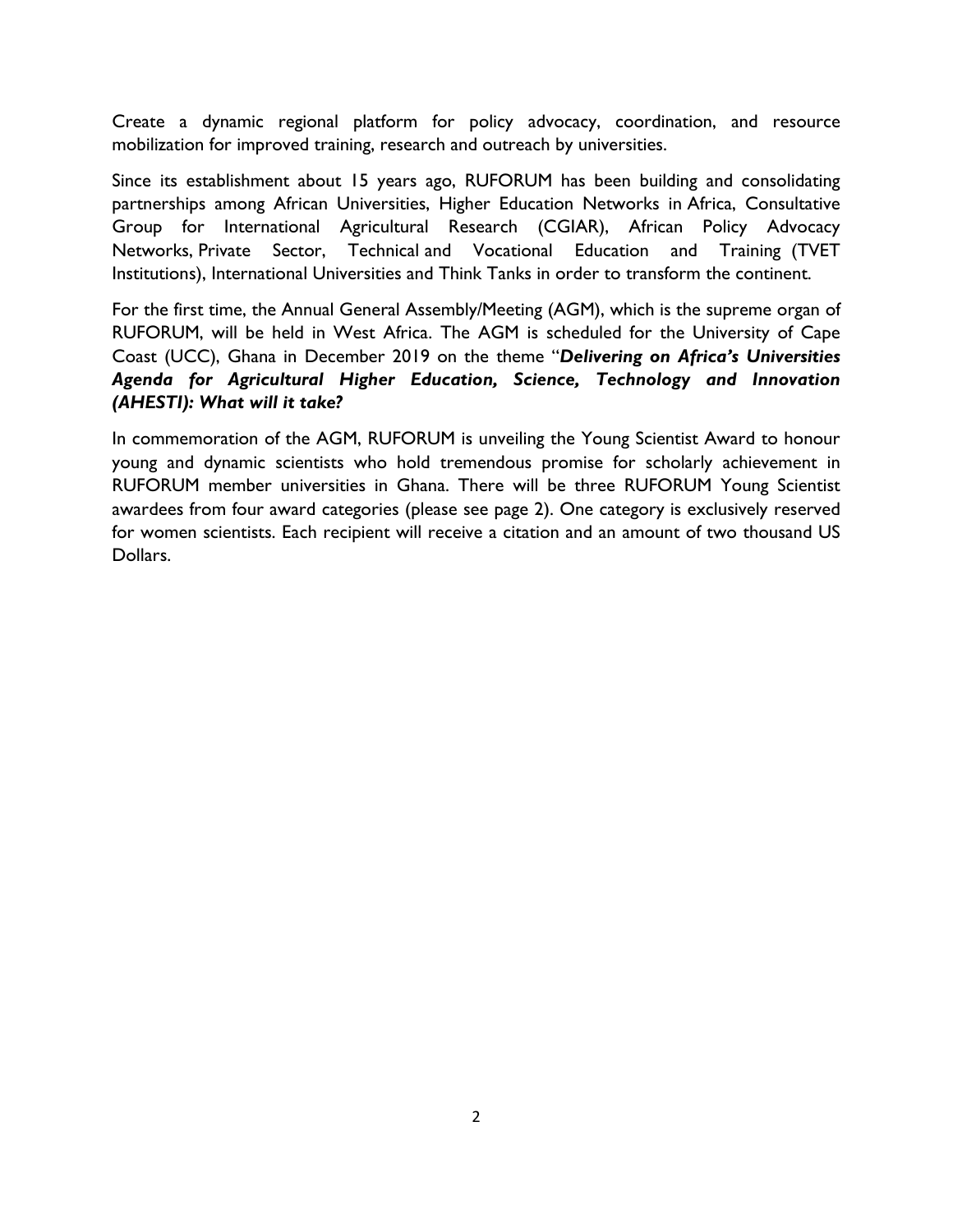# **Award Categories**

The RUFORUM YSA 2019 will be presented in at least two of the following categories:

| <b>WOMEN IN SCIENCE</b>                                                      | To recognize Ghana's most promising women researchers who have demonstrated<br>excellence in scientific field. Female applicants only.                                                                                                                                 |
|------------------------------------------------------------------------------|------------------------------------------------------------------------------------------------------------------------------------------------------------------------------------------------------------------------------------------------------------------------|
| <b>AGRICULTURE, PLANT</b><br><b>SCIENCES AND RURAL</b><br><b>DEVELOPMENT</b> | To recognize Ghana's most promising researchers who are working in the field of<br>AGRICULTURE and are committed to developing sustainable models that help in<br>increasing food security and improving the quality of life of people living in rural<br>areas.       |
| ENVIRONMENTALLY<br><b>SOUND SUSTAINABLE</b><br><b>DEVELOPMENT</b>            | To recognize Ghana's most promising researchers who are working in the field of<br>EARTH, OCEANOGRAPHIC, ENVIRONMENTAL and ECOLOGICAL STUDIES,<br>SOCIAL SCIENCES and ECOSYSTEM and are contributing to protecting our<br>planet and conserving its natural resources. |
| <b>INNOVATION IN</b><br><b>ENGINEERING AND</b><br>PHYSICAL SCIENCES          | To recognize Ghana's most promising researchers who are working in the field of<br>ENGINEERING, MATHEMATICS, PHYSICS, CHEMISTRY and are harnessing it to<br>drive disruptive and sustainable growth, with a potential for high industrial and/or<br>societal impact.   |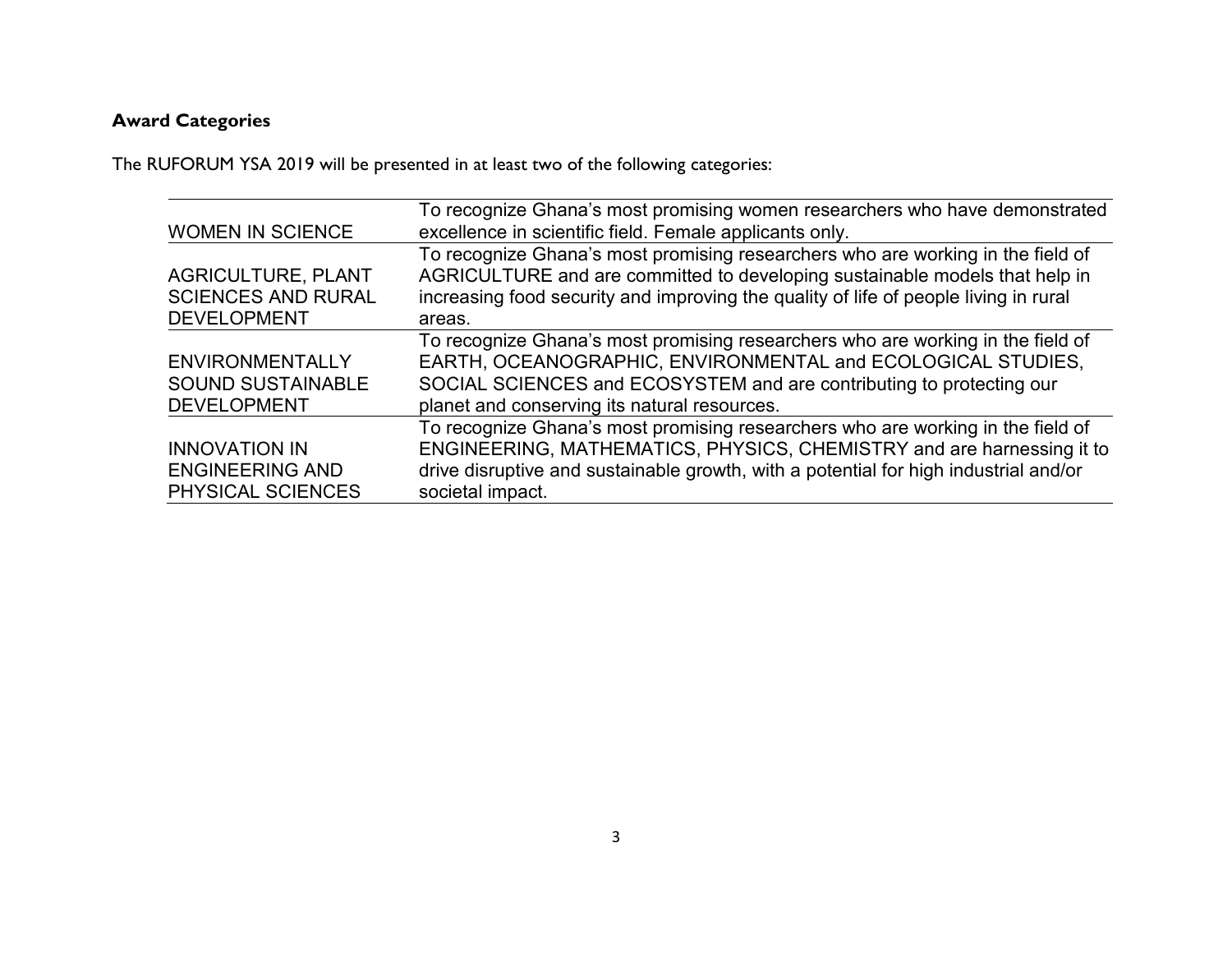# **Eligibility Criteria**

- Individual from a Ghanaian University/Research Institution
- Has completed at least MPhil/PhD or equivalent degree
- Must be born on or after May 1, 1980
- Female only application for Women in Science Award Category

#### **Activity entered for this award must have been:**

- undertaken no more than five (5) years prior to the closing date of entries
- published in one or more respected, externally-refereed scientific journal(s), book(s) or equivalent electronic publication(s) and the publication must be indexed in Scopus

# **Nomination Guidelines**

The following is required for nomination for the award:

- 1. A statement by one (1) nominator supporting the applicant's suitability for the award with respect to:
	- o Innovative and creative nature of the applicant's work
	- o Interdisciplinary character of the applicant's work
	- $\circ$  Potential shown by the applicant as a future leader in the field of agriculture and natural sciences
- 2. Supporting information and documents; e.g., curriculum vitae including first permanent position hire date and a current publication list. Up to three important papers relevant to the award contribution may also be included.

# **Evaluation Criteria**

Complete Applications together with the supporting documents should be received latest by **31st October, 2019.** All applications will be judged by a panel of subject experts from RUFORUM's academic community based on criteria such as:

- Quality and number of publications
- Nature and uniqueness of research
- Outcomes of research
- Impact on society
- Vision of the researcher